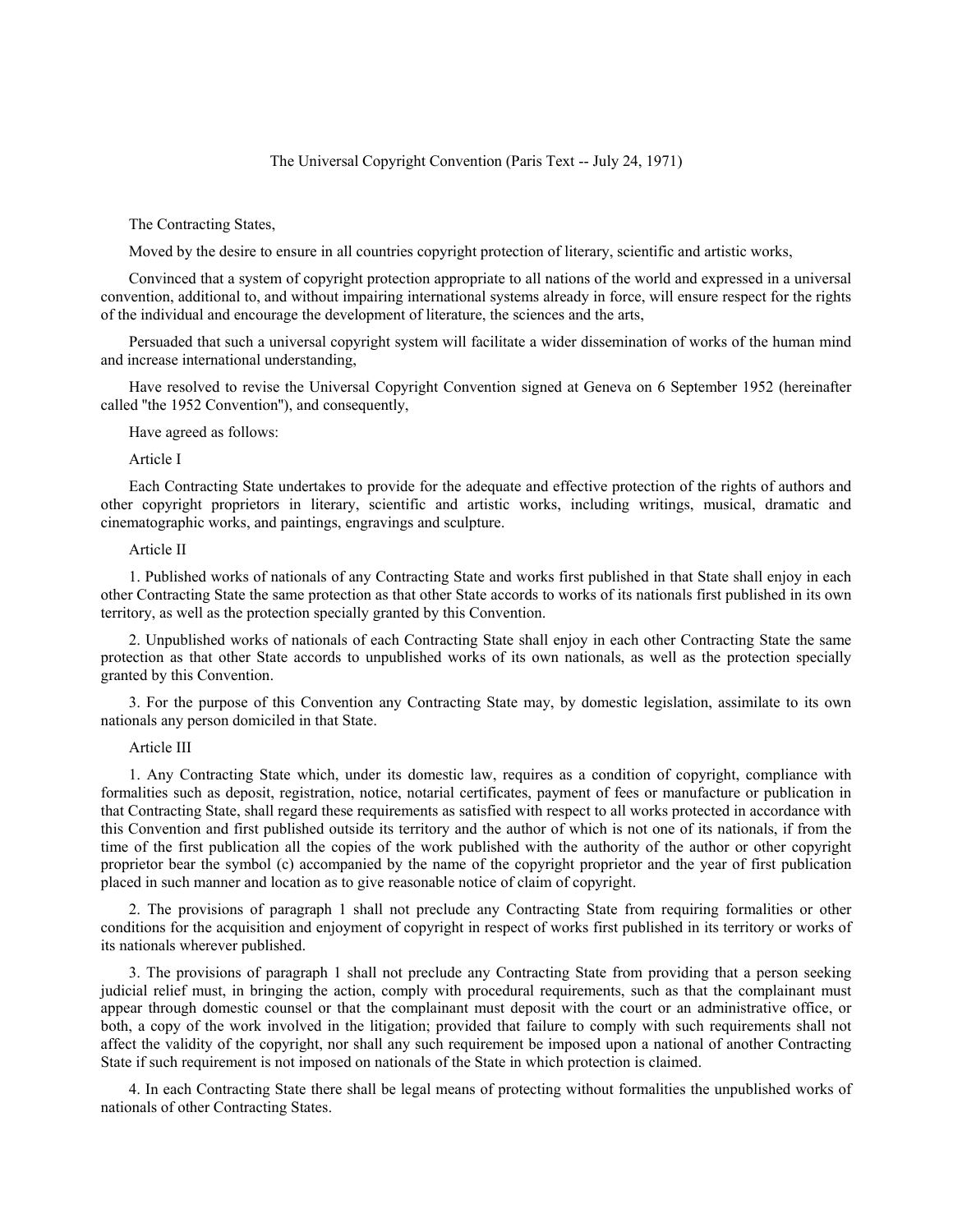5. If a Contracting State grants protection for more than one term of copyright and the first term is for a period longer than one of the minimum periods prescribed in Article IV, such State shall not be required to comply with the provisions of paragraph 1 of this Article in respect of the second or any subsequent term of copyright.

## Article IV

1. The duration of protection of a work shall be governed, in accordance with the provisions of Article II and this Article, by the law of the Contracting State in which protection is claimed.

2. (*a*) The term of protection for works protected under this Convention shall not be less than the life of the author and twenty-five years after his death. However, any Contracting State which, on the effective date of this Convention in that State, has limited this term for certain classes of works to a period computed from the first publication of the work, shall be entitled to maintain these exceptions and to extend them to other classes of works. For all these classes the term of protection shall not be less than twenty-five years from the date of first publication.

(*b*) Any Contracting State which, upon the effective date of this Convention in that State, does not compute the term of protection upon the basis of the life of the author, shall be entitled to compute the term of protection from the date of the first publication of the work or from its registration prior to publication, as the case may be, provided the term of protection shall not be less than twenty-five years from the date of first publication or from its registration prior to publication, as the case may be.

(*c*) If the legislation of a Contracting State grants two or more successive terms of protection, the duration of the first term shall not be less than one of the minimum periods specified in sub-paragraphs (*a*) and (*b*).

3. The provisions of paragraph 2 shall not apply to photographic works or to works of applied art; provided, however, that the term of protection in those Contracting States which protect photographic works, or works of applied art in so far as they are protected as artistic works, shall not be less than ten years for each of said classes of works.

4. (*a*) No Contracting State shall be obliged to grant protection to a work for a period longer than that fixed for the class of works to which the work in question belongs, in the case of unpublished works by the law of the Contracting State of which the author is a national, and in the case of published works by the law of the Contracting State in which the work has been first published.

(*b*) For the purposes of the application of sub-paragraph (*a*), if the law of any Contracting State grants two or more successive terms of protection, the period of protection of that State shall be considered to be the aggregate of those terms. However, if a specified work is not protected by such State during the second or any subsequent term for any reason, the other Contracting States shall not be obliged to protect it during the second or any subsequent term.

5. For the purposes of the application of paragraph 4, the work of a national of a Contracting State, first published in a non-Contracting State, shall be treated as though first published in the Contracting State of which the author is a national.

6. For the purposes of the application of paragraph 4, in case of simultaneous publication in two or more Contracting States, the work shall be treated as though first published in the State which affords the shortest term; any work published in two or more Contracting States within thirty days of its first publication shall be considered as having been published simultaneously in said Contracting States.

### Article IV

1. The rights referred to in Article I shall include the basic rights ensuring the author's economic interests, including the exclusive right to authorize reproduction by any means, public performance and broadcasting. The provisions of this Article shall extend to works protected under this Convention either in their original form or in any form recognizably derived from the original.

2. However, any Contracting State may, by its domestic legislation, make exceptions that do not conflict with the spirit and provisions of this Convention, to the rights mentioned in paragraph 1 of this Article. Any State whose legislation so provides, shall nevertheless accord a reasonable degree of effective protection to each of the rights to which exception has been made.

Article V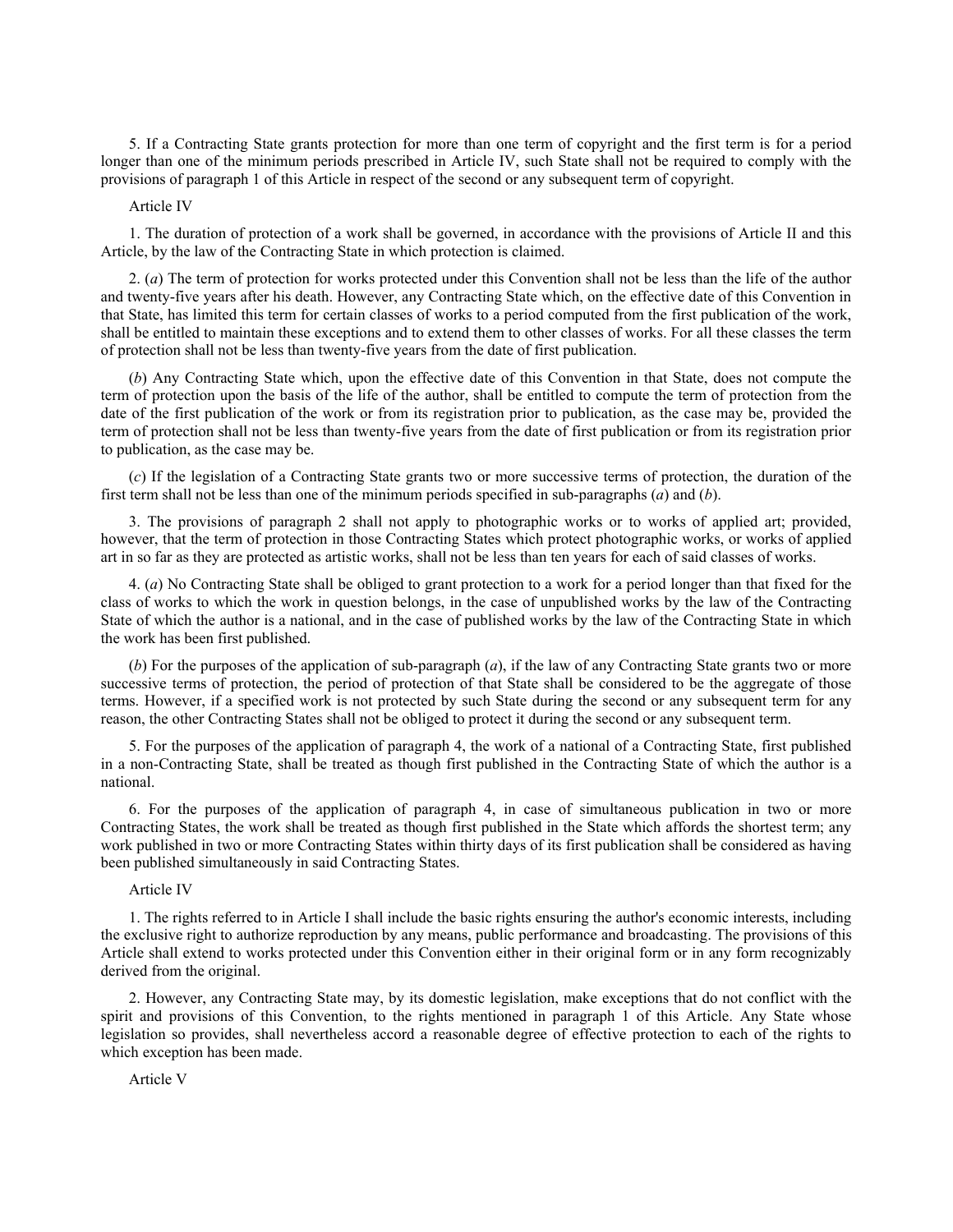1. The rights referred to in Article I shall include the exclusive right of the author to make, publish and authorize the making and publication of translations of works protected under this Convention.

2. However, any Contracting State may, by its domestic legislation, restrict the right of translation of writings, but only subject to the following provisions:

(*a*) If, after the expiration of a period of seven years from the date of the first publication of a writing, a translation of such writing has not been published in a language in general use in the Contracting State, by the owner of the right of translation or with his authorization, any national of such Contracting State may obtain a non-exclusive licence from the competent authority thereof to translate the work into that language and publish the work so translated.

(*b*) Such national shall in accordance with the procedure of the State concerned, establish either that he has requested, and been denied, authorization by the proprietor of the right to make and publish the translation, or that, after due diligence on his part, he was unable to find the owner of the right. A licence may also be granted on the same conditions if all previous editions of a translation in a language in general use in the Contracting State are out of print.

(*c*) If the owner of the right of translation cannot be found, then the applicant for a license shall send copies of his application to the publisher whose name appears on the work and, if the nationality of the owner of the right of translation is known, to the diplomatic or consular representative of the State of which such owner is a national, or to the organization which may have been designated by the government of that State. The licence shall not be granted before the expiration of a period of two months from the date of the dispatch of the copies of the application.

(*d*) Due provision shall be made by domestic legislation to ensure to the owner of the right of translation a compensation which is just and conforms to international standards, to ensure payment and transmittal of such compensation, and to ensure a correct translation of the work.

(*e*) The original title and the name of the author of the work shall be printed on all copies of the published translation. The licence shall be valid only for publication of the translation in the territory of the Contracting State where it has been applied for. Copies so published may be imported and sold in another Contracting State if a language in general use in such other State is the same language as that into which the work has been so translated, and if the domestic law in such other State makes provision for such licences and does not prohibit such importation and sale. Where the foregoing conditions do not exist, the importation and sale of such copies in a Contracting State, shall be governed by its domestic law and its agreements. The licence shall not be transferred by the licensee.

(*f*) The licence shall not be granted when the author has withdrawn from circulation all copies of the work.

Article V

1. Any Contracting State regarded as a developing country in conformity with the established practice of the General Assembly of the United Nations may, by a notification deposited with the Director-General of the United Nations Educational, Scientific and Cultural Organization (hereinafter called ''the Director-General'') at the time of its ratification, acceptance or accession or thereafter, avail itself of any or all of the exceptions provided for in Articles V*ter* and V*quater.*

2. Any such notification shall be effective for ten years from the date of coming into force of this Convention, or for such part of that ten-year period as remains at the date of deposit of the notification, and may be renewed in whole or in part for further periods of ten years each if, not more than fifteen or less than three months before the expiration of the relevant ten-year period, the Contracting State deposits a further notification with the Director-General. Initial notifications may also be made during these further periods of ten years in accordance with the provisions of this Article.

3. Notwithstanding the provisions of paragraph 2, a Contracting State that has ceased to be regarded as a developing country as referred to in paragraph 1 shall no longer be entitled to renew its notification made under the provisions of paragraph 1 or 2, and whether or not it formally withdraws the notification such State shall be precluded from availing itself of the exceptions provided for in Articles V*ter* and V*quater* at the end of the current ten-year period, or at the end of three years after it has ceased to be regarded as a developing country, whichever period expires later.

4. Any copies of a work already made under the exceptions provided for in Articles V*ter* and V*quater* may continue to be distributed after the expiration of the period for which notifications under this Article were effective until their stock is exhausted.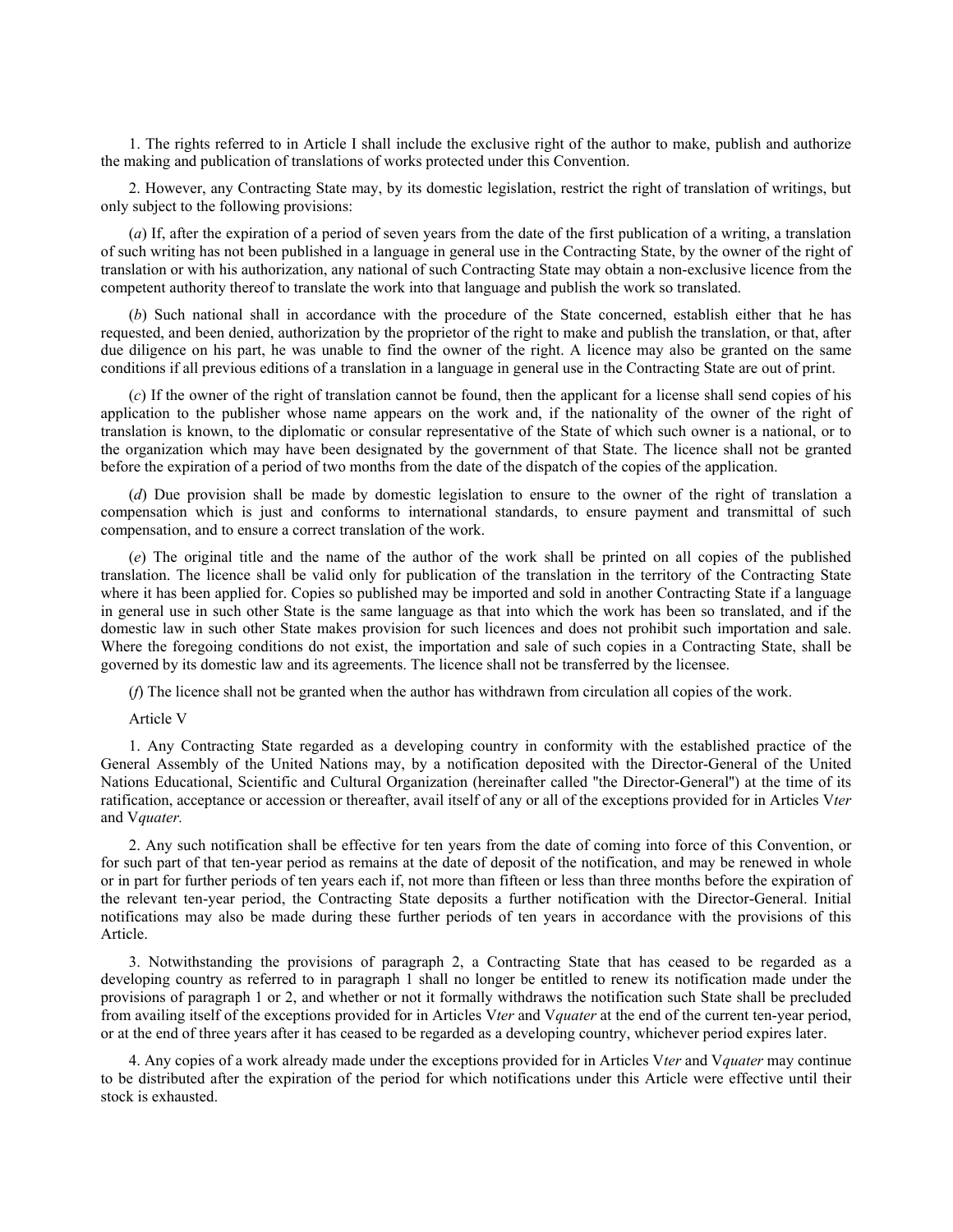5. Any Contracting State that has deposited a notification in accordance with Article XIII with respect to the application of this Convention to a particular country or territory, the situation of which can be regarded as analogous to that of the States referred to in paragraph 1 of this Article, may also deposit notifications and renew them in accordance with the provisions of this Article with respect to any such country or territory. During the effective period of such notifications, the provisions of Article V*ter* and V*quater* may be applied with respect to such country or territory. The sending of copies from the country or territory to the Contracting State shall be considered as export within the meaning of Articles V*ter* and V*quater.*

#### Article V

1. (*a*) Any Contracting State to which Article V*bis* (1) applies may substitute for the period of seven years provided for in Article V(2) a period of three years or any longer period prescribed by its legislation. However, in the case of a translation into a language not in general use in one or more developed countries that are party to this Convention or only the 1952 Convention, the period shall be one year instead of three.

(*b*) A Contracting State to which Article V*bis* (1) applies may, with the unanimous agreement of the developed countries party to this Convention or only the 1952 Convention and in which the same language is in general use, substitute, in the case of translation into that language, for the period of three years provided for in sub-paragraph (*a*) another period as determined by such agreement but not shorter than one year. However, this sub-paragraph shall not apply where the language in question is English, French or Spanish. Notification of any such agreement shall be made to the Director-General.

(*c*) The licence may only be granted if the applicant, in accordance with the procedure of the State concerned, establishes either that he has requested, and been denied, authorization by the owner of the right of translation, or that, after due diligence on his part, he was unable to find the owner of the right. At the same time as he makes his request he shall inform either the International Copyright Centre established by the United Nations Educational, Scientific and Cultural Organization or any national or regional information centre which may have been designated in a notification to that effect deposited with the Director-General by the government of the State in which the publisher is believed to have his principal place of business.

(*d*) If the owner of the right of translation cannot be found, the applicant for a licence shall send, by registered airmail, copies of his application to the publisher whose name appears on the work and to any national or regional information centre as mentioned in sub-paragraph (*c*). If no such centre is notified he shall also send a copy to the international copyright information centre established by the United Nations Educational, Scientific and Cultural Organization.

2. (*a*) Licences obtainable after three years shall not be granted under this Article until a further period of six months has elapsed and licences obtainable after one year until further period of nine months has elapsed. The further period shall begin either from the date of the request for permission to translate mentioned in paragraph 1(*c*) or, if the identity or address of the owner of the right of translation is not known, from the date of dispatch of the copies of the application for a licence mentioned in paragraph 1(*d*).

(*b*) Licences shall not be granted if a translation has been published by the owner of the right of translation or with his authorization during the said period of six or nine months.

3. Any licence under this Article shall be granted only for the purpose of teaching, scholarship or research.

4. (*a*) Any licence granted under this Article shall not extend to the export of copies and shall be valid only for publication in the territory of the Contracting State where it has been applied for.

(*b*) Any copy published in accordance with a licence granted under this Article shall bear a notice in the appropriate language stating that the copy is available for distribution only in the Contracting State granting the licence. If the writing bears the notice specified in Article III(1) the copies shall bear the same notice.

(*c*) The prohibition of export provided for in sub-paragraph (*a*) shall not apply where a governmental or other public entity of a State which has granted a licence under this Article to translate a work into a language other than English, French or Spanish sends copies of a translation prepared under such licence to another country if:

(i) the recipients are individuals who are nationals of the Contracting State granting the license, or organizations grouping such individuals;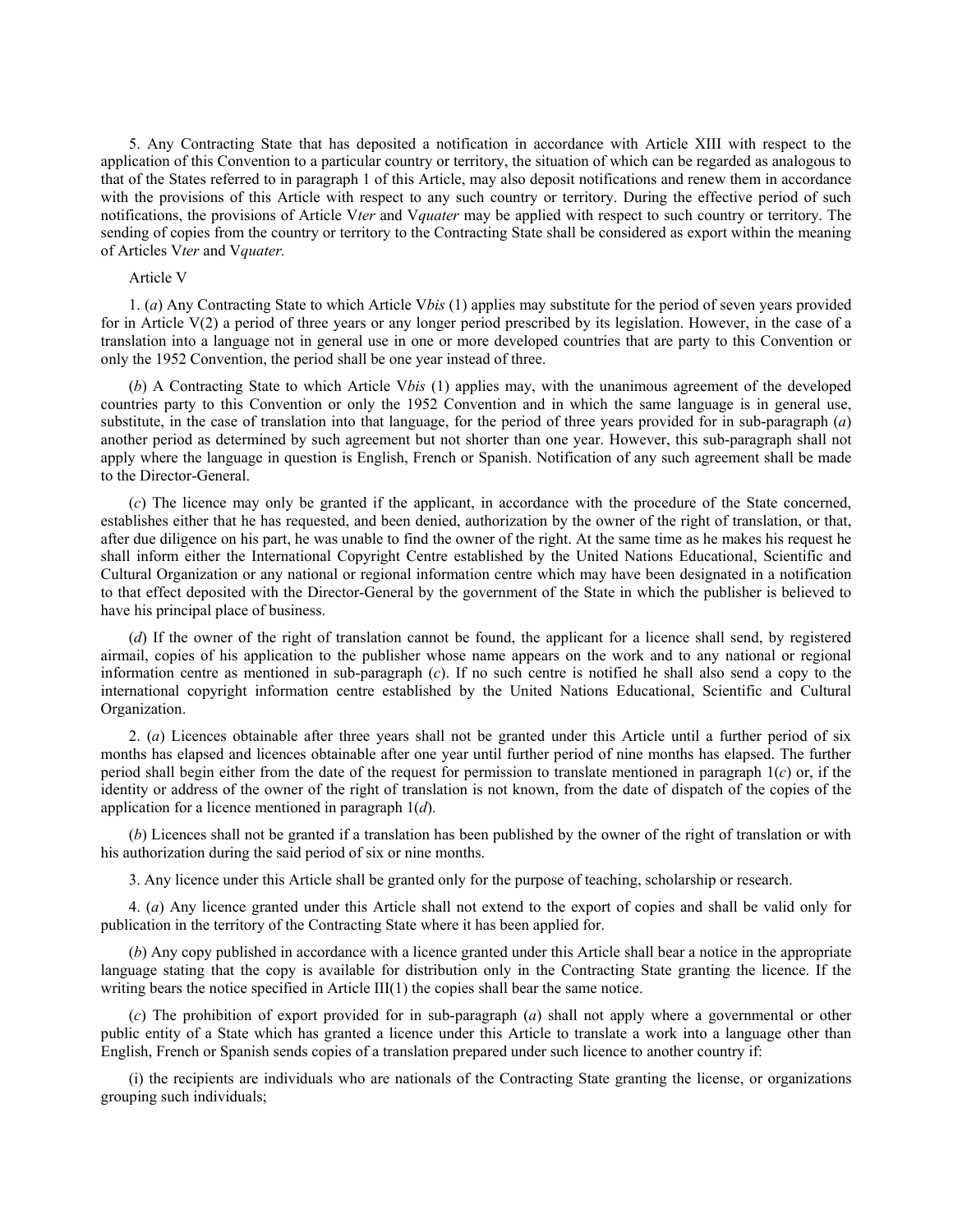(ii) the copies are to be used only for the purpose of teaching, scholarship or research;

(iii) the sending of the copies and their subsequent distribution to recipients is without the object of commercial purpose; and

(iv) the country to which the copies have been sent has agreed with the Contracting State to allow the receipt, distribution or both and the Director-General has been notified of such agreement by any one of the governments which have concluded it.

5. Due provision shall be made at the national level to ensure:

(*a*) that the licence provides for just compensation that is consistent with standards of royalties normally operating in the case of licences freely negotiated between persons in the two countries concerned; and

(*b*) payment and transmittal of the compensation; however, should national currency regulations intervene, the competent authority shall make all efforts, by the use of international machinery, to ensure transmittal in internationally convertible currency or its equivalent.

6. Any licence granted by a Contracting State under this Article shall terminate if a translation of the work in the same language with substantially the same content as the edition in respect of which the licence was granted is published in the said State by the owner of the right of translation or with his authorization, at a price reasonably related to that normally charged in the same State for comparable works. Any copies already made before the licence is terminated may continue to be distributed until their stock is exhausted.

7. For works which are composed mainly of illustrations a licence to translate the text and to reproduce the illustrations may be granted only if the conditions of Article V*quater* are also fulfilled.

8. (*a*) A licence to translate a work protected under this Convention, published in printed or analogous forms of reproduction, may also be granted to a broadcasting organization having its headquarters in a Contracting State to which Article V*bis* (1) applies, upon an application made in that State by the said organization under the following conditions:

(i) the translation is made from a copy made and acquired in accordance with the laws of the Contracting State;

(ii) the translation is for use only in broadcasts intended exclusively for teaching or for the dissemination of the results of specialized technical or scientific research to experts in a particular profession;

(iii) the translation is used exclusively for the purposes set out in condition (ii), through broadcasts lawfully made which are intended for recipients on the territory of the Contracting State, including broadcasts made through the medium of sound or visual recordings lawfully and exclusively made for the purpose of such broadcasts;

(iv) sound or visual recordings of the translation may be exchanged only between broadcasting organizations having their headquarters in the Contracting State granting the licence; and

(v) all uses made of the translation are without any commercial purpose.

(*b*) Provided all of the criteria and conditions set out in sub-paragraph (*a*) are met, a licence may also be granted to a broadcasting organization to translate any text incorporated in an audio-visual fixation which was itself prepared and published for the sole purpose of being used in connexion with systematic instructional activities.

(*c*) Subject to sub-paragraphs (*a*) and (*b*), the other provisions of this Article shall apply to the grant and exercise of the licence.

9. Subject to the provisions of this Article, any licence granted under this Article shall be governed by the provisions of Article V, and shall continue to be governed by the provisions of Article V and of this Article, even after the seven-year period provided for in Article V (2) has expired. However, after the said period has expired, the licensee shall be free to request that the said licence be replaced by a new licence governed exclusively by the provisions of Article V.

Article V

1. Any Contracting State to which Article V*bis* (1) applies may adopt the following provisions:

(a) If, after the expiration of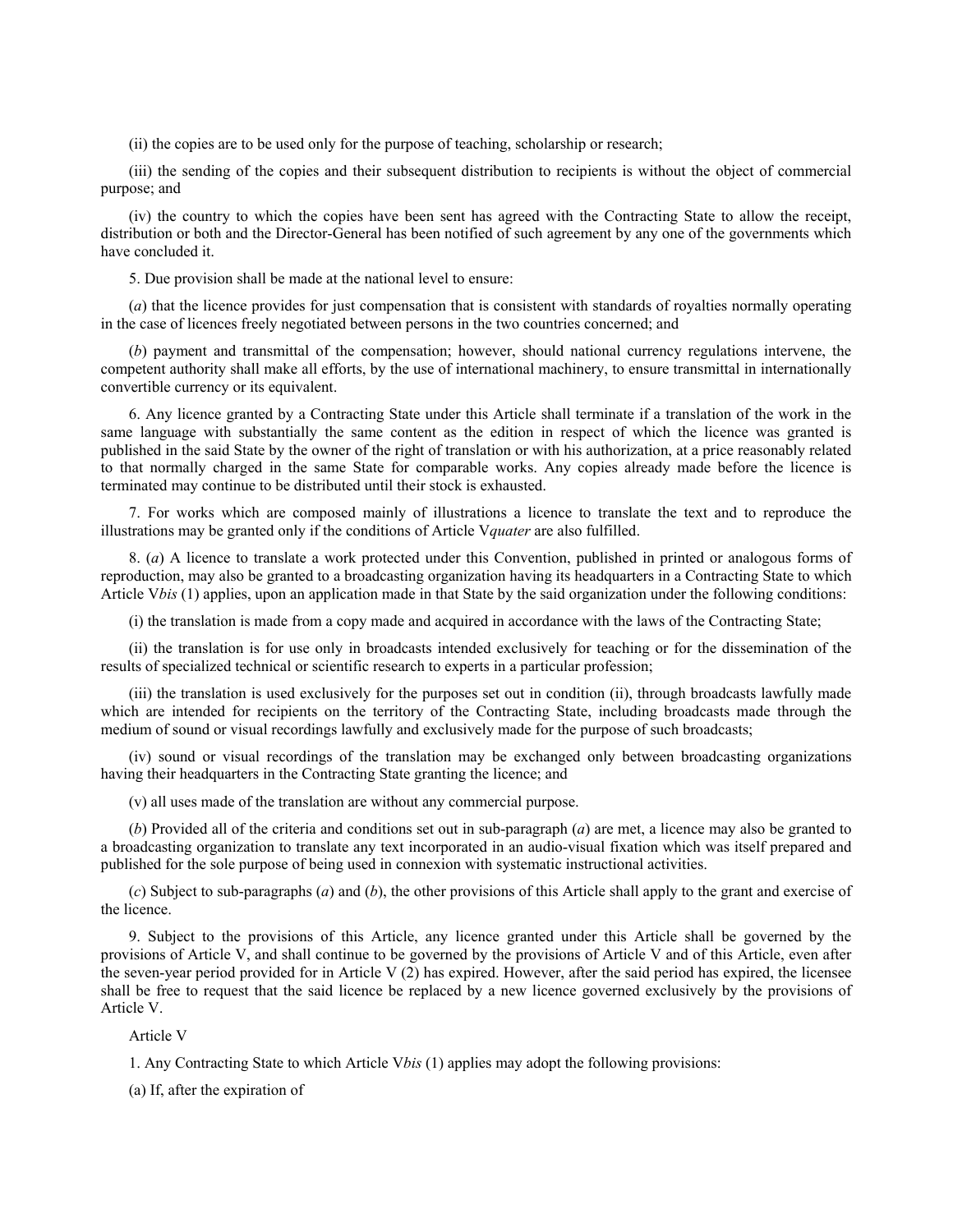(i) the relevant period specified in sub-paragraph (c) commencing from the date of first publication of a particular edition of a literary, scientific or artistic work referred to in paragraph 3, or

(ii) any longer period determined by national legislation of the State,

copies of such edition have not been distributed in that State to the general public or in connexion with systematic instructional activities at a price reasonably related to that normally charged in the State for comparable works, by the owner of the right of reproduction or with his authorization, any national of such State may obtain a non-exclusive licence from the competent authority to publish such edition at that or a lower price for use in connexion with systematic instructional activities. The licence may only be granted if such national, in accordance with the procedure of the State concerned, establishes either that he has requested, and been denied, authorization by the proprietor of the right to publish such work, or that, after due diligence on his part, he was unable to find the owner of the right. At the same time as he makes his request he shall inform either the international copyright information centre established by the United Nations Educational, Scientific and Cultural Organization or any national or regional information centre referred to in sub-paragraph (*d*).

(*b*) A licence may also be granted on the same conditions if, for a period of six months, no authorized copies of the edition in question have been on sale in the State concerned to the general public or in connexion with systematic instructional activities at a price reasonably related to that normally charged in the State for comparable works.

(*c*) The period referred to in sub-paragraph (*a*) shall be five years except that:

(i) for works of the natural and physical sciences, including mathematics, and of technology, the period shall be three years;

(ii) for works of fiction, poetry, drama and music, and for art books, the period shall be seven years.

(*d*) If the owner of the right of reproduction cannot be found, the applicant for a licence shall send, by registered air mail, copies of his application to the publisher whose name appears on the work and to any national or regional information centre identified as such in a notification deposited with the Director-General by the State in which the publisher is believed to have his principal place of business. In the absence of any such notification, he shall also send a copy to the international copyright information centre established by the United Nations Educational, Scientific and Cultural Organization. The licence shall not be granted before the expiration of a period of three months from the date of dispatch of the copies of the application.

(*e*) Licences obtainable after three years shall not be granted under this Article,

(i) until a period of six months has elapsed from the date of the request for permission referred to in sub-paragraph (*a*) or, if the identity or address of the owner of the right of reproduction is unknown, from the date of the dispatch of the copies of the application for a licence referred to in sub-paragraph (*d*);

(ii) if any such distribution of copies of the edition as is mentioned in sub-paragraph (*a*) has taken place during that period.

(*f*) The name of the author and the title of the particular edition of the work shall be printed on all copies of the published reproduction. The licence shall not extend to the export of copies and shall be valid only for publication in the territory of the Contracting State where it has been applied for. The licence shall not be transferable by the licensee.

(*g*) Due provision shall be made by domestic legislation to ensure an accurate reproduction of the particular edition in question.

(*h*) A licence to reproduce and publish a translation of a work shall not be granted under this Article in the following cases:

(i) where the translation was not published by the owner of the right of translation or with his authorization;

(ii) where the translation is not in a language in general use in the State with power to grant the licence.

2. The exceptions provided for in paragraph 1 are subject to the following additional provisions: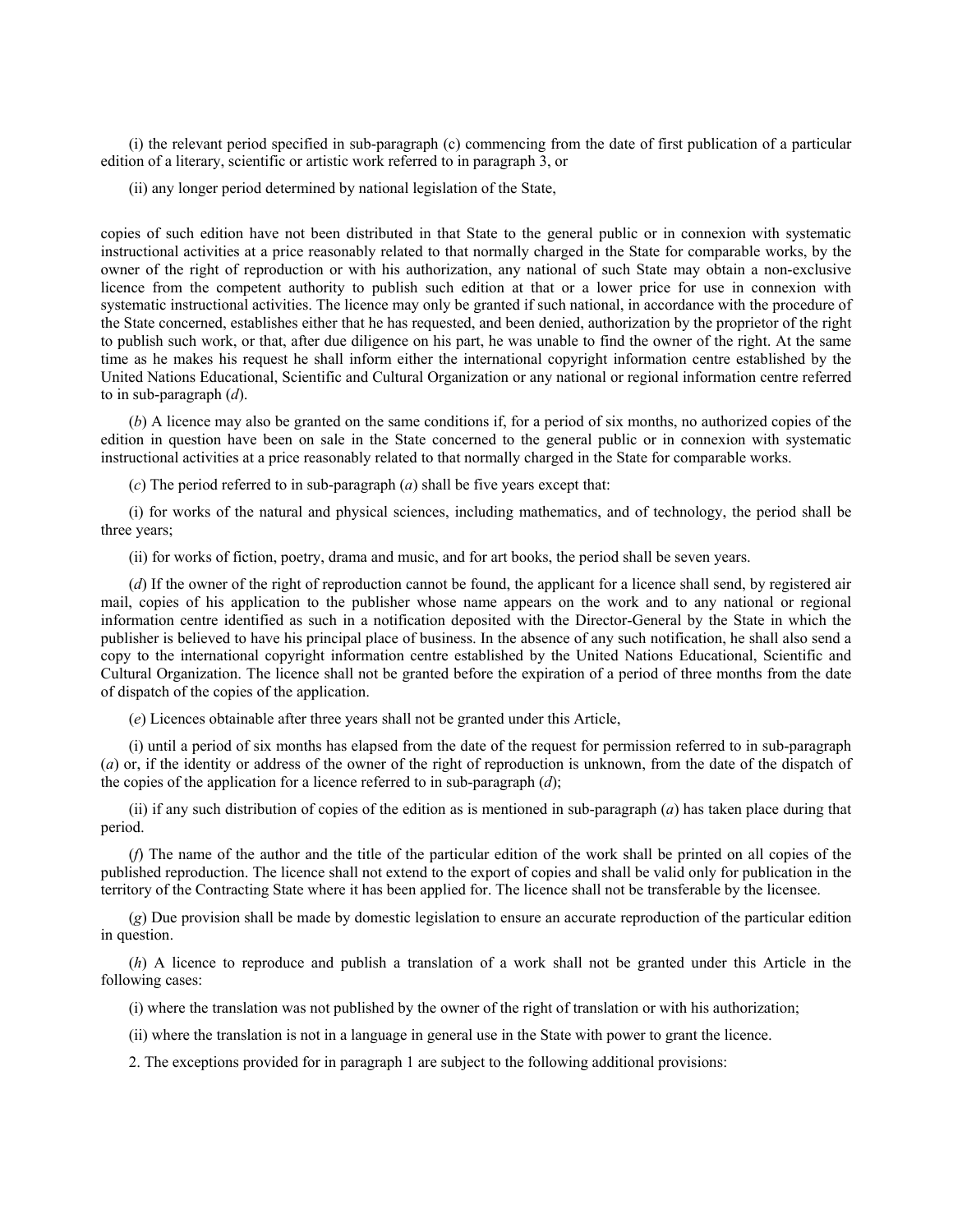(*a*) Any copy published in accordance with a licence granted under this Article shall bear a notice in the appropriate language stating that the copy is available for distribution only in the Contracting State to which the said licence applies. If the edition bears the notice specified in Article III(1), the copies shall bear the same notice.

(*b*) Due provision shall be made at the national level to ensure:

(i) that the licence provides for just compensation that is consistent with standards of royalties normally operating in the case of licences freely negotiated between persons in the two countries concerned; and

(ii) payment and transmittal of the compensation; however, should national currency regulations intervene, the competent authority shall make all efforts, by the use of international machinery, to ensure transmittal in internationally convertible currency or its equivalent.

(*c*) Whenever copies of an edition of a work are distributed in the Contracting State to the general public or in connexion with systematic instructional activities, by the owner of the right of reproduction or with his authorization, at a price reasonably related to that normally charged in the State for comparable works, any licence granted under this Article shall terminate if such edition is in the same language and is substantially the same in content as the edition published under the licence. Any copies already made before the licence is terminated may continue to be distributed until their stock is exhausted.

(*d*) No licence shall be granted when the author has withdrawn from circulation all copies of the edition in question.

3. (*a*) Subject to sub-paragraph (*b*), the literary, scientific or artistic works to which this Article applies shall be limited to works published in printed or analogous forms of reproduction.

(*b*) The provisions of this Article shall also apply to reproduction in audio-visual form of lawfully made audiovisual fixations including any protected works incorporated therein and to the translation of any incorporated text into a language in general use in the State with power to grant the licence; always provided that the audio-visual fixations in question were prepared and published for the sole purpose of being used in connexion with systematic instructional activities.

Article VI

''Publication,'' as used in this Convention, means the reproduction in tangible form and the general distribution to the public of copies of a work from which it can be read or otherwise visually perceived.

## Article VII

This Convention shall not apply to works or rights in works which, at the effective date of this Convention in a Contracting State where protection is claimed, are permanently in the public domain in the said Contracting State.

### Article VIII

1. This Convention, which shall bear the date of 24 July 1971, shall be deposited with the Director-General and shall remain open for signature by all States party to the 1952 Convention for a period of 120 days after the date of this Convention. It shall be subject to ratification or acceptance by the Signatory States.

2. Any State which has not signed this Convention may accede thereto.

3. Ratification, acceptance or accession shall be effected by the deposit of an instrument to that effect with the Director-General.

## Article IX

1. This Convention shall come into force three months after the deposit of twelve instruments of ratification, acceptance or accession.

2. Subsequently, this Convention shall come into force in respect of each State three months after that State has deposited its instrument of ratification, acceptance or accession.

3. Accession to this Convention by a State not party to the 1952 Convention shall also constitute accession to that Convention; however, if its instrument of accession is deposited before this Convention comes into force, such State may make its accession to the 1952 Convention conditional upon the coming into force of this Convention. After the coming into force of this Convention, no State may accede solely to the 1952 Convention.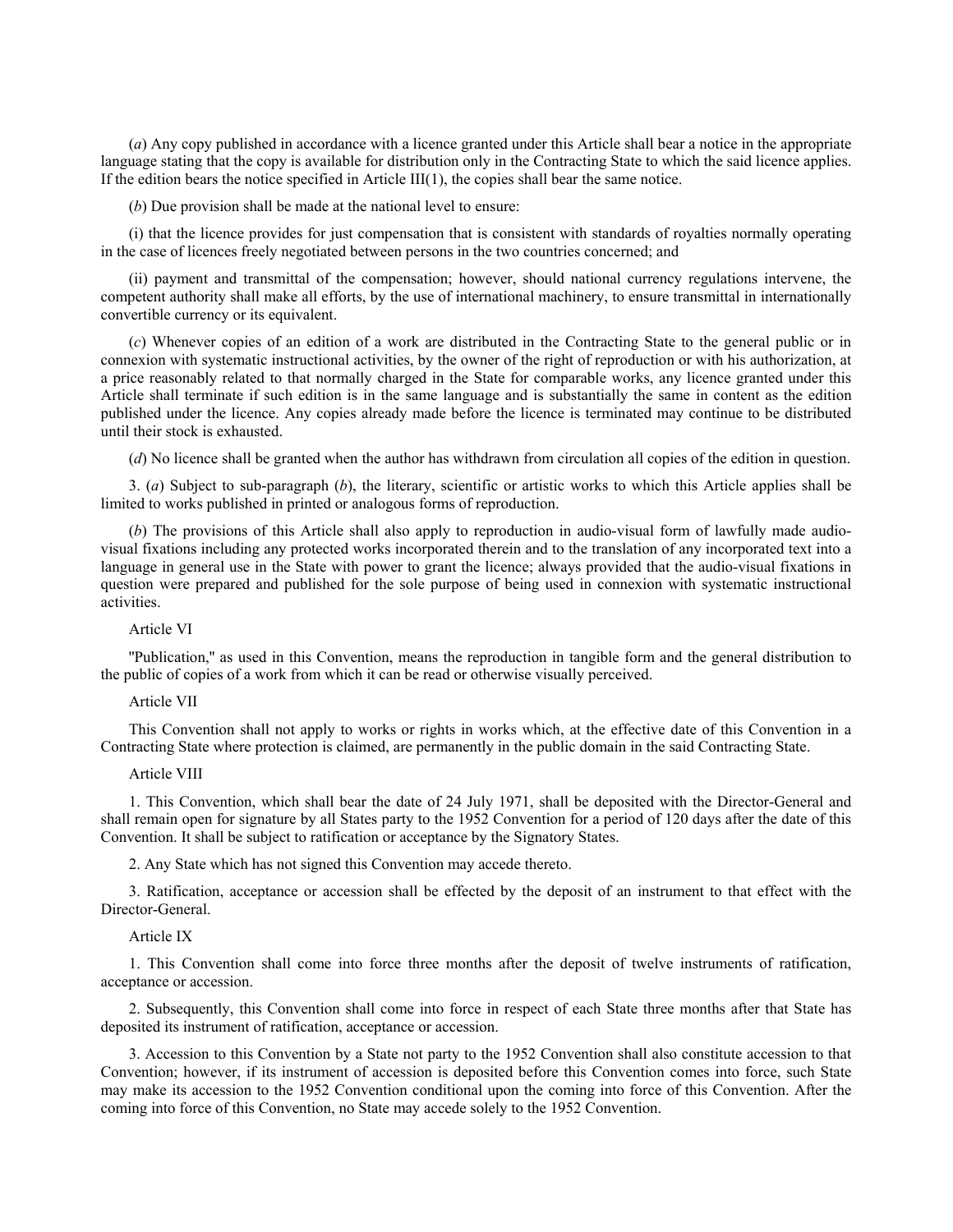4. Relations between States party to this Convention and States that are party only to the 1952 Convention shall be governed by the 1952 Convention. However, any State party only to the 1952 Convention may, by a notification deposited with the Director-General, declare that it will admit the application of the 1971 Convention to works of its nationals or works first published in its territory by all States party to this Convention.

Article X

1. Each Contracting State undertakes to adopt, in accordance with its Constitution, such measures as are necessary to ensure the application of this Convention.

2. It is understood that at the date this Convention comes into force in respect of any State, that State must be in a position under its domestic law to give effect to the terms of this Convention.

### Article XI

1. An Intergovernmental Committee is hereby established with the following duties:

(*a*) to study the problems concerning the application and operation of the Universal Copyright Convention;

(*b*) to make preparation for periodic revisions of this Convention;

(*c*) to study any other problems concerning the international protection of copyright, in co-operation with the various interested international organizations, such as the United Nations Educational, Scientific and Cultural Organization, the International Union for the Protection of Literary and Artistic Works and the Organization of American States;

(*d*) to inform States party to the Universal Copyright Convention as to its activities.

2. The Committee shall consist of the representatives of eighteen States party to this Convention or only to the 1952 Convention.

3. The Committee shall be selected with due consideration to a fair balance of national interests on the basis of geographical location, population, languages and stage of development.

4. The Director-General of the United Nations Educational, Scientific and Cultural Organization, the Director-General of the World Intellectual Property Organization and the Secretary-General of the Organization of American States, or their representatives, may attend meetings of the Committee in an advisory capacity.

### Article XII

The Intergovernmental Committee shall convene a conference for revision whenever it deems necessary, or at the request of at least ten States party to this Convention.

#### Article XIII

1. Any Contracting State may, at the time of deposit of its instrument of ratification, acceptance or accession, or at any time thereafter, declare by notification addressed to the Director-General that this Convention shall apply to all or any of the countries or territories for the international relations of which it is responsible and this Convention shall thereupon apply to the countries or territories named in such notification after the expiration of the term of three months provided for in Article IX. In the absence of such notification, this Convention shall not apply to any such country or territory.

2. However, nothing in this Article shall be understood as implying the recognition or tacit acceptance by a Contracting State of the factual situation concerning a country or territory to which this Convention is made applicable by another Contracting State in accordance with the provisions of this Article.

# Article XIV

1. Any Contracting State may denounce this Convention in its own name or on behalf of all or any of the countries or territories with respect to which a notification has been given under Article XIII. The denunciation shall be made by notification addressed to the Director-General. Such denunciation shall also constitute denunciation of the 1952 Convention.

2. Such denunciation shall operate only in respect of the State or of the country or territory on whose behalf it was made and shall not take effect until twelve months after the date of receipt of the notification.